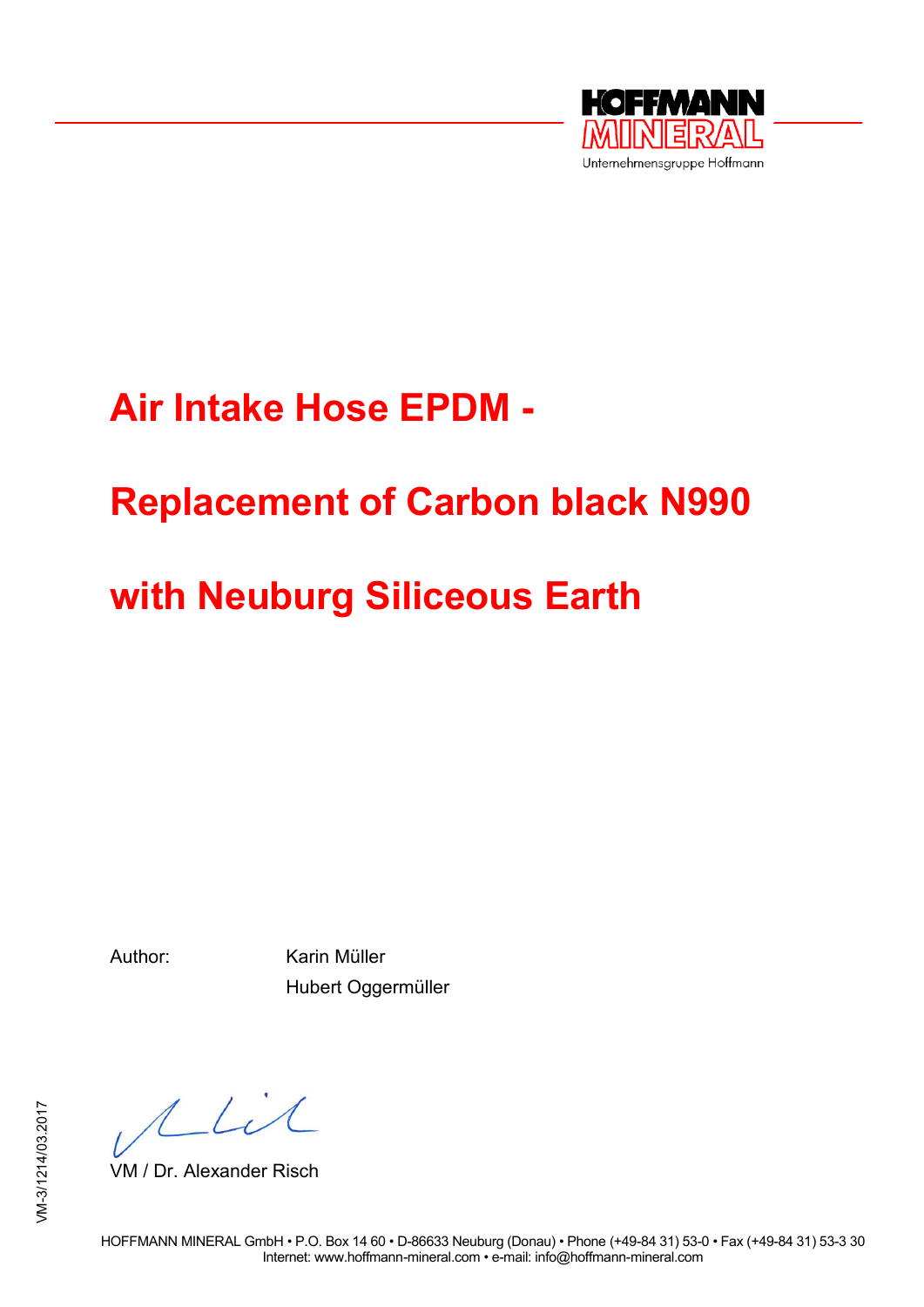# **Contents**

| -4 | Introduction |
|----|--------------|
|    |              |

- 2 Objectives
- 3 Experimental
- 3.1 Compound Formulations
- 3.2 Mixing of Compounds and Vulcanization

### 4 Results

- 4.1 Mooney Viscosity and Mooney Scorch Time
- 4.2 Rate of Cure
- 4.3 Mechanical Properties
- 4.4 Immersion in Oil IRM 903
- 4.5 Hot Air Aging
- 4.6 Cost Aspects
- 5 Summary and Conclusions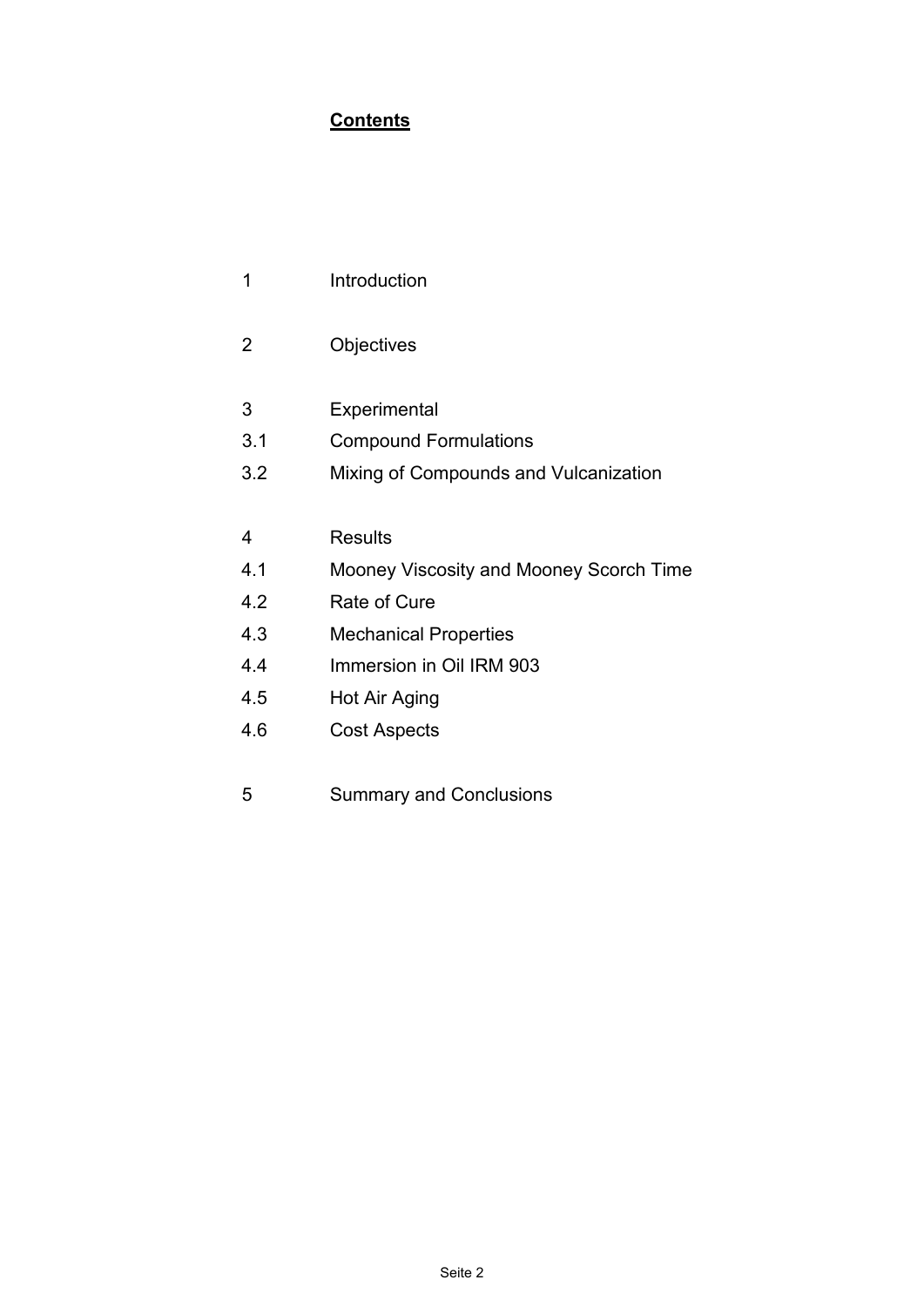## **1 Introduction**

For the present study on the example of a highly loaded molding formulation, an automotive air intake hose was chosen (Table 1).

In order to arrive at a loading as high as possible along with acceptable properties, traditionally the compounds are partly filled with N990 (MT) carbon black.

Following the prices of fossil raw materials, carbon black prices also suffer from large fluctuations. The long time trend, however, clearly goes upwards. The price of mineral fillers is only marginally affected by fossil raw materials; there rather is a very slow increase over the long term without any fluctuations.

The rather frequent supply problems with carbon black N990 can be avoided by working with siliceous earth fillers.

Hoffmann Mineral assures reliable short delivery times and a high degree of availability of the Neuburg Siliceous Earth product portfolio.

## **2 Objectives**

Carbon black N990 should be replaced with Neuburg Siliceous Earth fillers in order to reduce costs while maintaining the technical property profile.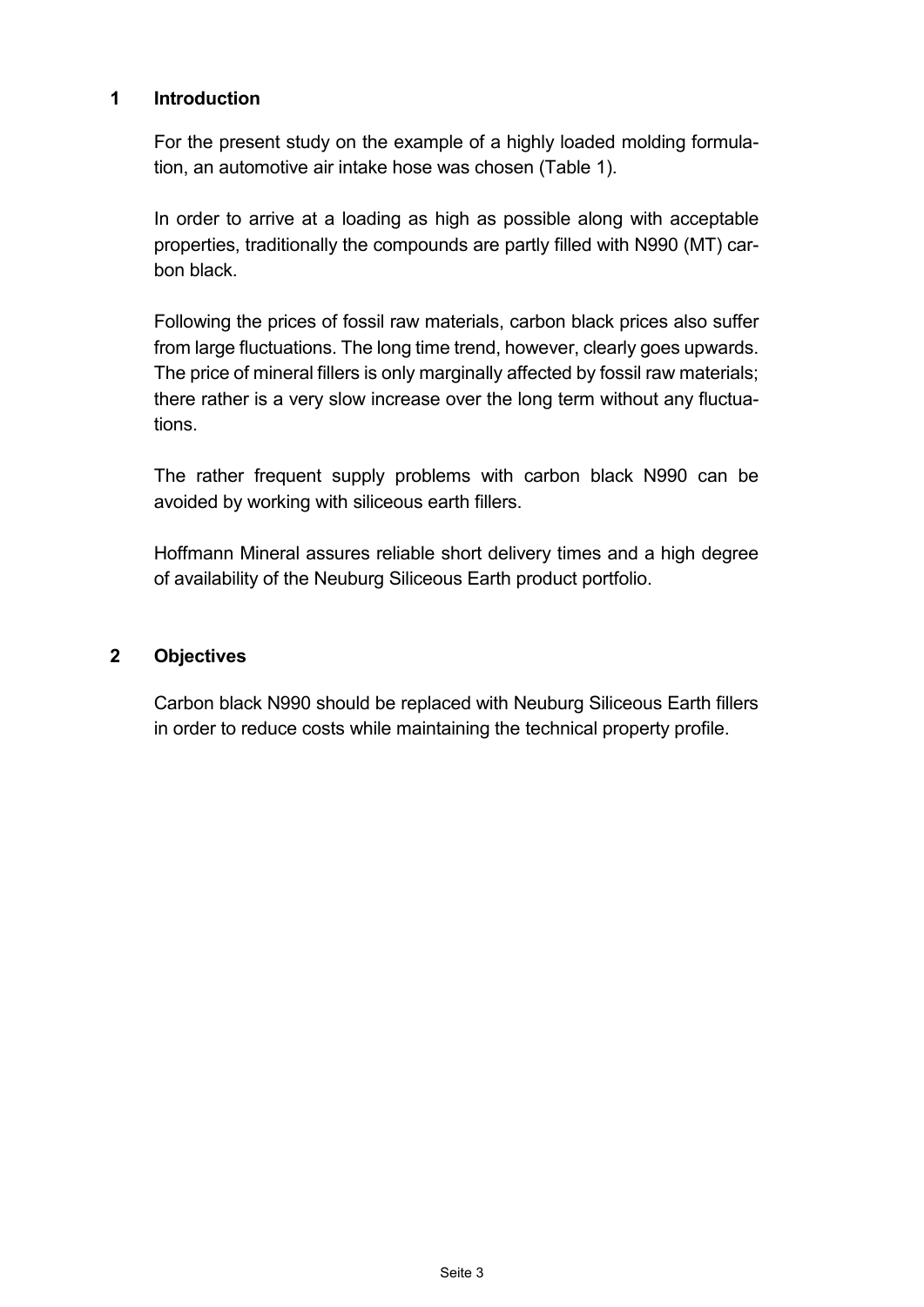### **3 Experimental**

## **3.1 Compound Formulations**

|                     | <b>Base Formulation</b>  |                                        | <b>HCFFMANN</b><br><b>MINERAL</b> |  |
|---------------------|--------------------------|----------------------------------------|-----------------------------------|--|
|                     |                          |                                        | phr                               |  |
| <b>INTRODUCTION</b> | Keltan 5469              | EPDM crystalline + 100 phr mineral oil | 200.0                             |  |
|                     | Zinkoxyd aktiv           | zinc oxide acitive                     | 5.0                               |  |
| <b>EXPERIMENTAL</b> | Stearic Acid             | processing aid                         | 1.0                               |  |
| <b>RESULTS</b>      | Corax N550               | FFF carbon black                       | 115.0                             |  |
|                     | <b>Carbon black N990</b> | <b>MT carbon black</b>                 | 150.0                             |  |
| <b>SI IMMARY</b>    | Omya BSH                 | whiting surface treated                | 50.0                              |  |
|                     | Triethanolamine 98 %     | filler deactivator                     | 0.9                               |  |
|                     | Sunthene 4240            | naphthenic oil, plasticizer            | 25.0                              |  |
|                     | Rhenogran DPG-80         | accelerator                            | 0.5                               |  |
|                     | Rhenogran TP-50          | accelerator                            | 2.0                               |  |
|                     | Rhenogran ZBEC-70        | accelerator                            | 2.0                               |  |
|                     | Rhenogran MBTS-80        | accelerator                            | 1.3                               |  |
|                     | Rhenogran CLD-80         | accelerator                            | 1.0                               |  |
|                     | Vulkalent E/C            | cure retarder                          | 0.5                               |  |
|                     | Rhenogran TBBS-80        | accelerator                            | 0.63                              |  |
|                     | Rhenogran S-80           | sulfur, curing agent                   | 0.75                              |  |
|                     | <b>Summary</b>           |                                        | 555.58                            |  |
|                     | VM-03/03.2017            |                                        |                                   |  |



Keltan 5469 **EPDM, crystalline + 100 phr mineral oil** Zinkoxyd aktiv zinc oxide active Stearic acid **processing aid** Corax N550 FEF carbon black Carbon black N990 MT carbon black Omya BSH whiting, surface treated Triethanol amine 98 % filler deactivator Sunthene 4240 naphthenic oil, plasticizer Rhenogran DPG-80 diphenyl-guanidine, 80 % polymer bound Rhenogran TP-50 zinc-dialkyl-dithiophosphate, 50 % polymer bound Rhenogran ZBEC-70 zinc-dibenzyl-dithiocarbamate, 70 % polymer bound Rhenogran MBTS-80 dibenzo-thiazyl-disulfide, 80 % polymer bound Rhenogran CLD-80 dithio-caprolactam, 80 % polymer bound Vulkalent E/C n-(trichloromethylthio)-benzenesulfonanilide Rhenogran TBBS-80 h-tert-butyl-2-benzothiazylsulfenamide, 80 % polymerbound Rhenogran S-80 sulfur, 80 % polymerbound

The compound can be highly loaded with carbon black N990 while maintaining a good property profile, which behavior resembles the siliceous earth products. The total carbon black loading arrives at 265 phr and is split between 115 parts of Corax N550 and 115 phr Carbon black N990. In addition, the compound contains 50 phr of whiting. The total plasticizer content comes up to 125 phr (100 phr extender oil in the rubber, and 25 phr added in liquid form). In total, this leads to a hardness of 60 Shore A.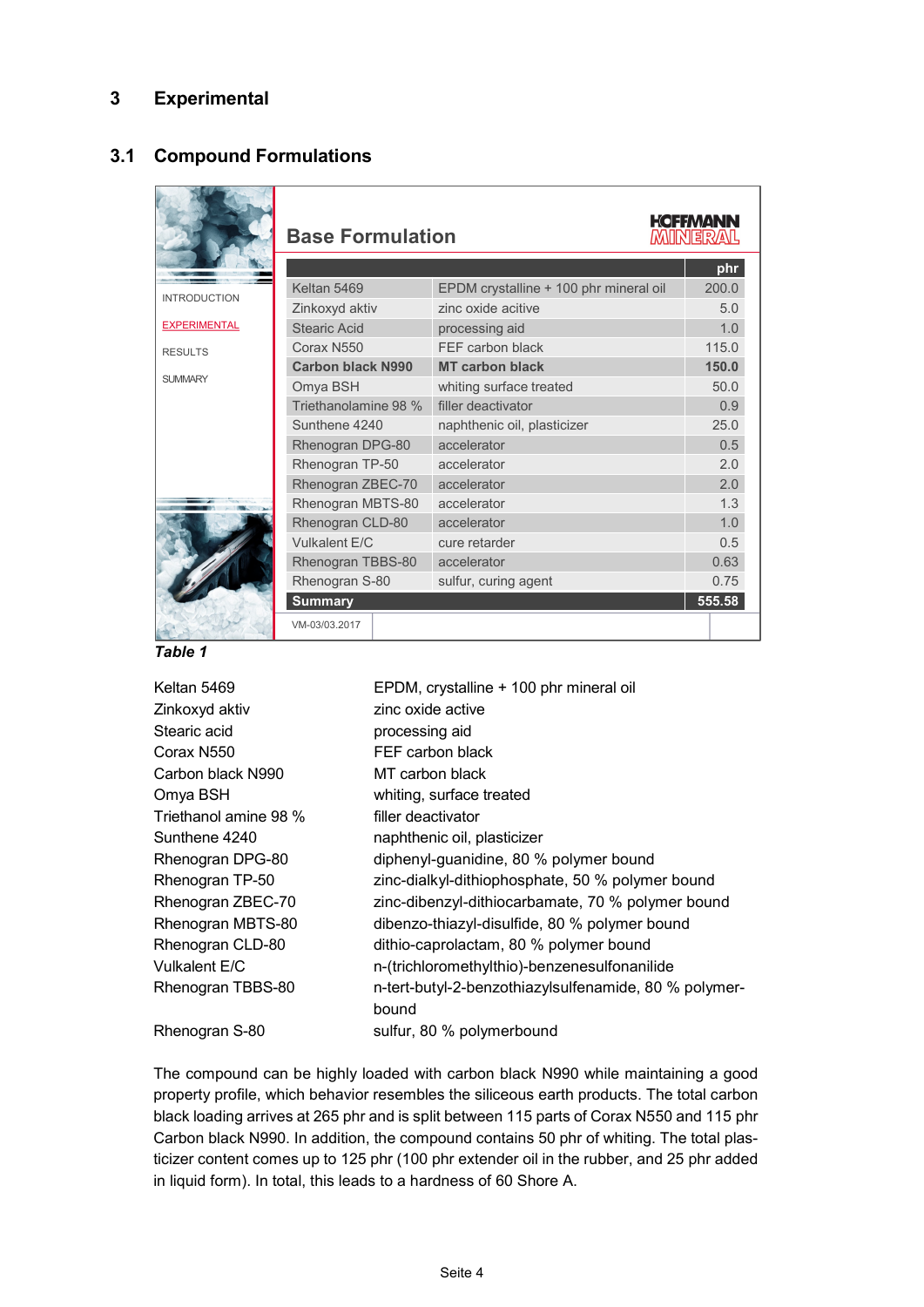|                                  | <b>Design of Experiments</b>          |                         | <b>HCFFMANN</b><br><b>MINERAL</b> |                        |                             |  |  |
|----------------------------------|---------------------------------------|-------------------------|-----------------------------------|------------------------|-----------------------------|--|--|
| <b>INTRODUCTION</b>              | Dosage in phr for equivalent hardness |                         |                                   |                        |                             |  |  |
| <b>EXPERIMENTAL</b>              |                                       | <b>Calcined Neuburg</b> | <b>Neuburg</b>                    |                        |                             |  |  |
| <b>RESULTS</b><br><b>SUMMARY</b> | <b>Control</b>                        | <b>Siliceous Earth</b>  |                                   | <b>Siliceous Earth</b> |                             |  |  |
|                                  | Carbon black<br>N990                  | <b>Aktifit AM</b>       | Silfit Z 91                       |                        | Sillitin Z 86 Sillitin N 82 |  |  |
|                                  | 150                                   | 180                     |                                   |                        |                             |  |  |
|                                  |                                       |                         |                                   |                        |                             |  |  |
|                                  | VM-03/03.2017                         |                         |                                   |                        |                             |  |  |

*Table 2*

The carbon black N990 was replaced by Aktifit AM, Silfit Z 91, Sillitin Z 86 resp. Sillitin N 82 at a ratio of 1:1,2. The siliceous earth fillers had to be added at a slightly higher amount in order to keep the hardness at the same level *(Tab. 2).*

|                     | <b>Fillers, Characteristics</b>                |            |                                    |                      | <b>HCFFMANN</b><br><b>MINERAL</b> |      |                           |
|---------------------|------------------------------------------------|------------|------------------------------------|----------------------|-----------------------------------|------|---------------------------|
| <b>INTRODUCTION</b> |                                                |            | <b>Carbon black</b><br><b>N990</b> | <b>Aktifit</b><br>AM | <b>Silfit</b><br>Z 91             | Z 86 | Sillitin Sillitin<br>N 82 |
|                     | Density                                        | $[g/cm^3]$ | 1,8                                | 2,6                  | 2,6                               | 2,6  | 2,6                       |
| <b>EXPERIMENTAL</b> | Particle size d <sub>50</sub>                  | [µm]       |                                    | 2,0                  | 2,0                               | 1,9  | 3,0                       |
| <b>RESULTS</b>      | Particle size d <sub>97</sub>                  | [µm]       |                                    | 10,0                 | 10,0                              | 9,0  | 16,0                      |
| <b>SUMMARY</b>      | Sieve residue<br>$> 40 \mu m$                  | [mg/kg]    |                                    | 10                   | 10                                | 20   | 25                        |
|                     | Sieve residue<br>$45 \mu m$<br>(Sieve Nr. 325) | ppm        | 18                                 |                      |                                   |      |                           |
|                     | Oil absorption                                 | [g/100g]   |                                    | 55                   | 55                                | 55   | 45                        |
|                     | DBP absorption                                 | [m]/100 g] | 38                                 |                      |                                   |      |                           |
|                     | Specific surface<br>area BET                   | $[m^2/g]$  |                                    | $\overline{7}$       | 8                                 | 12   | 11                        |
|                     | <b>CTAB Surface</b><br>area                    | $[m^2/g]$  | $\overline{7}$                     |                      |                                   |      |                           |
|                     | Funktionalization                              |            | none                               | Amino                | none                              | none | none                      |
|                     | VM-3/1214/03.2017                              |            |                                    |                      |                                   |      |                           |



The typical properties of carbon black N990 do not show big differences vs. the siliceous earth; one of the biggest differences is the density of 1,8 vs. 2,6 g/cm3 *(Tab. 3).*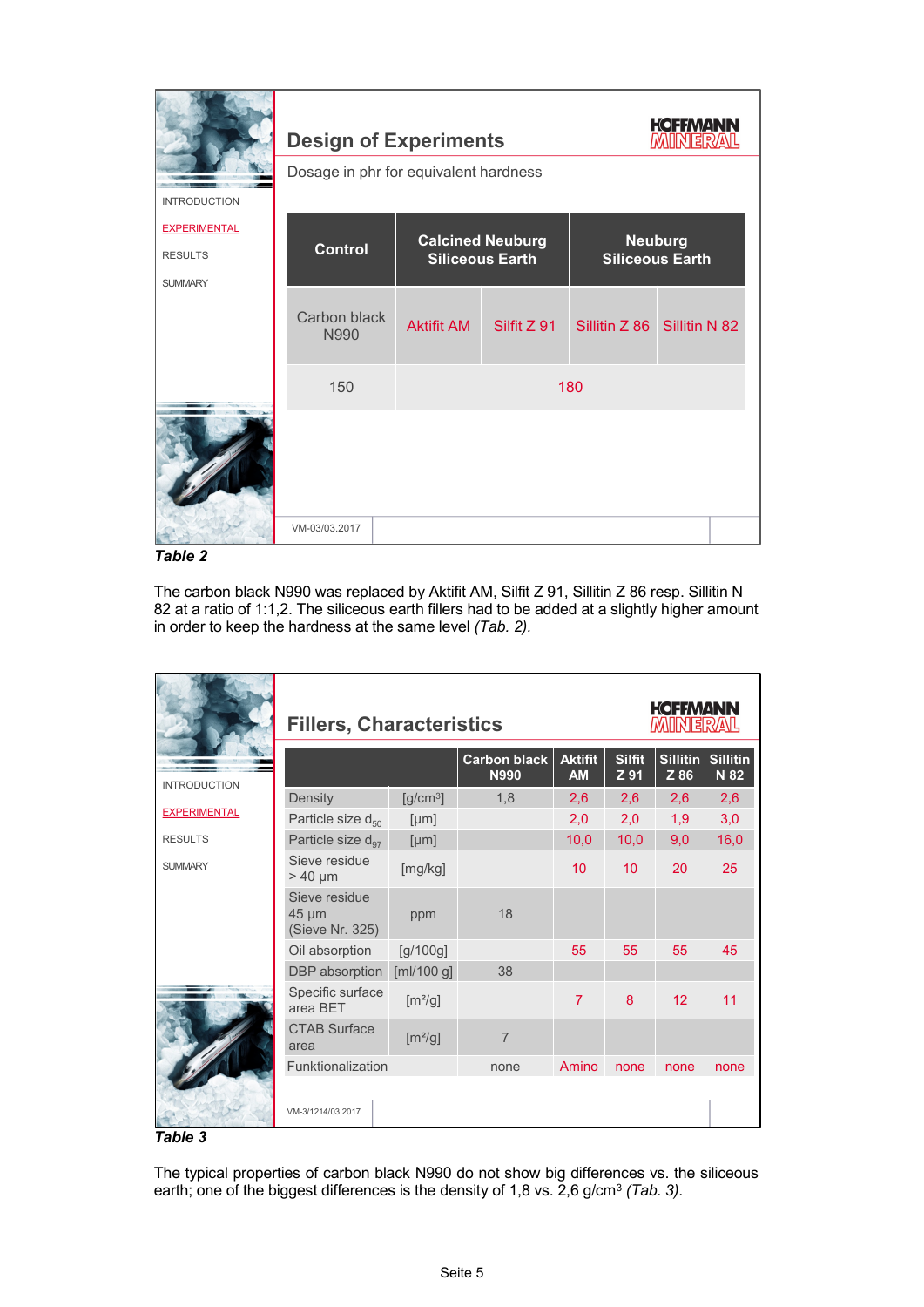# **3.2 Mixing of Compounds and Vulcanization**





All compounds were mixed on a laboratory mill (Schwabenthan Polymix 150 L) at 20 rpm and a batch size of about  $600 \text{ cm}^3$ . The mixing times were adjusted according to the fillers, and registered.

The compounds were cured in an electrically heated press at 180 °C. The 2 mm sheets were cured for 5 minutes, and the rebound and compression set samples for 10 minutes *(Fig. 1).*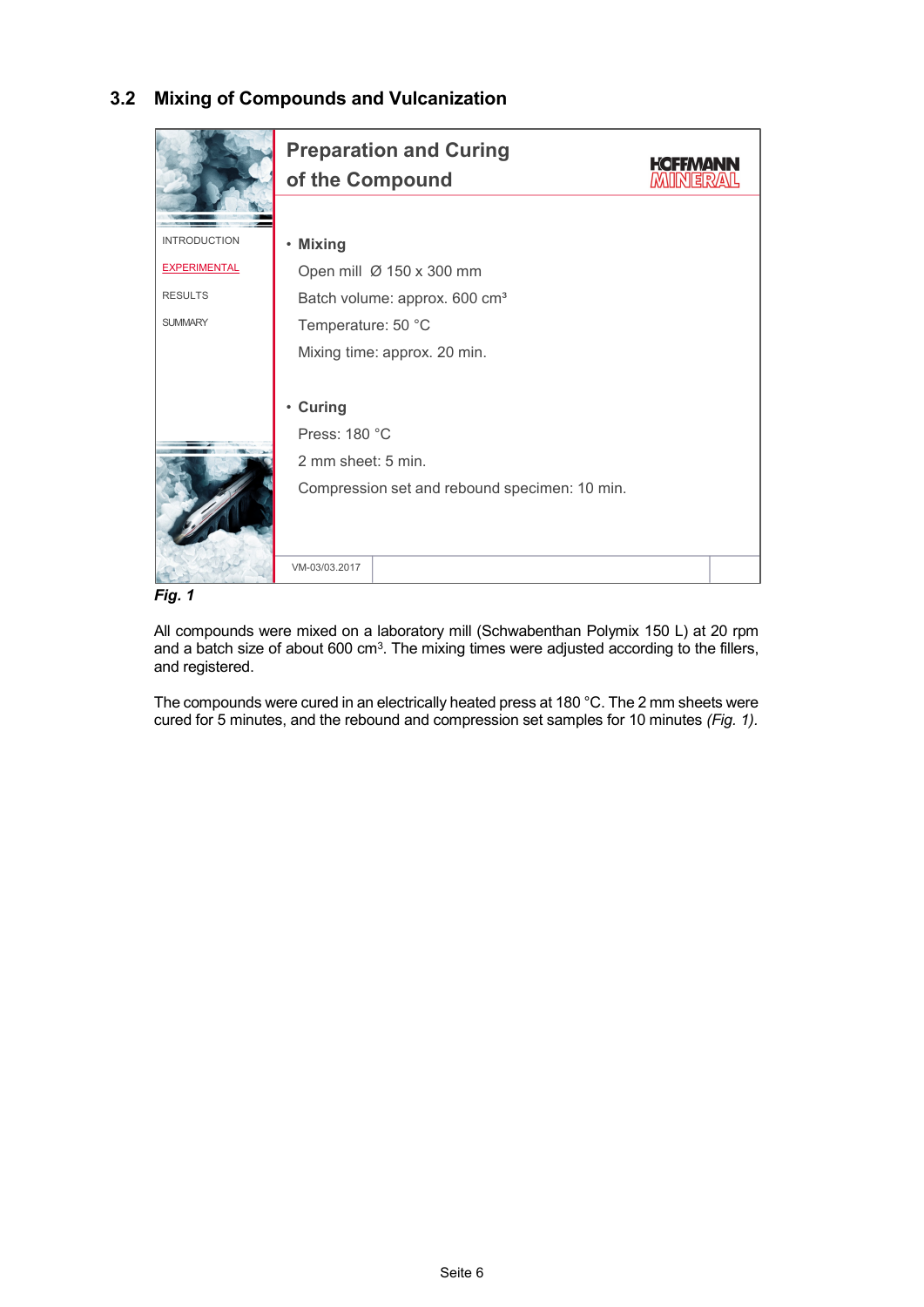# **4 Results**



# **4.1 Mooney Viscosity und Mooney Scorch Time**



Replacing carbon black N990 with the siliceous earth grades mentioned, except for Aktifit AM the Mooney viscosity hardly changes at all. With Aktifit AM, a somewhat lower Mooney viscosity was measured *(Fig. 2).*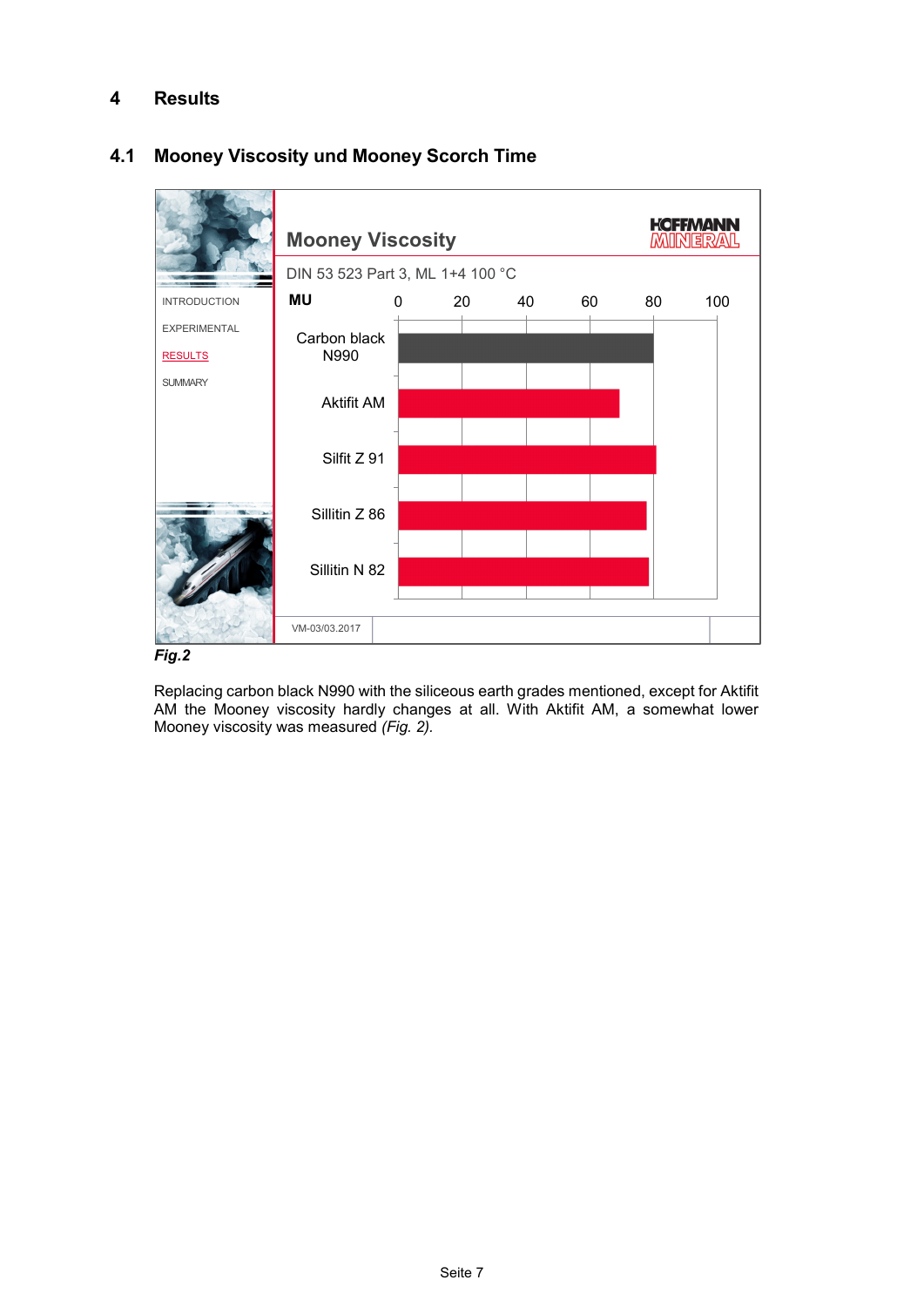



Mooney scorch time, as an index of the initial cure properties during processing, was found somewhat longer with Sillitin Z 86 and Sillitin N 82. In other words, with these fillers the risk of an onset of cure during processing is lower. With Silfit Z 91, there is no change, while the scorch time with Aktifit AM tends to be slightly shorter *(Fig. 3).*



# **4.2 Cure Properties**

*Fig. 4*

If carbon black N990 is replaced by Neuburg Siliceous Earth, the torque minimum in the Vulkameter test will be slightly lower *(Fig. 4).*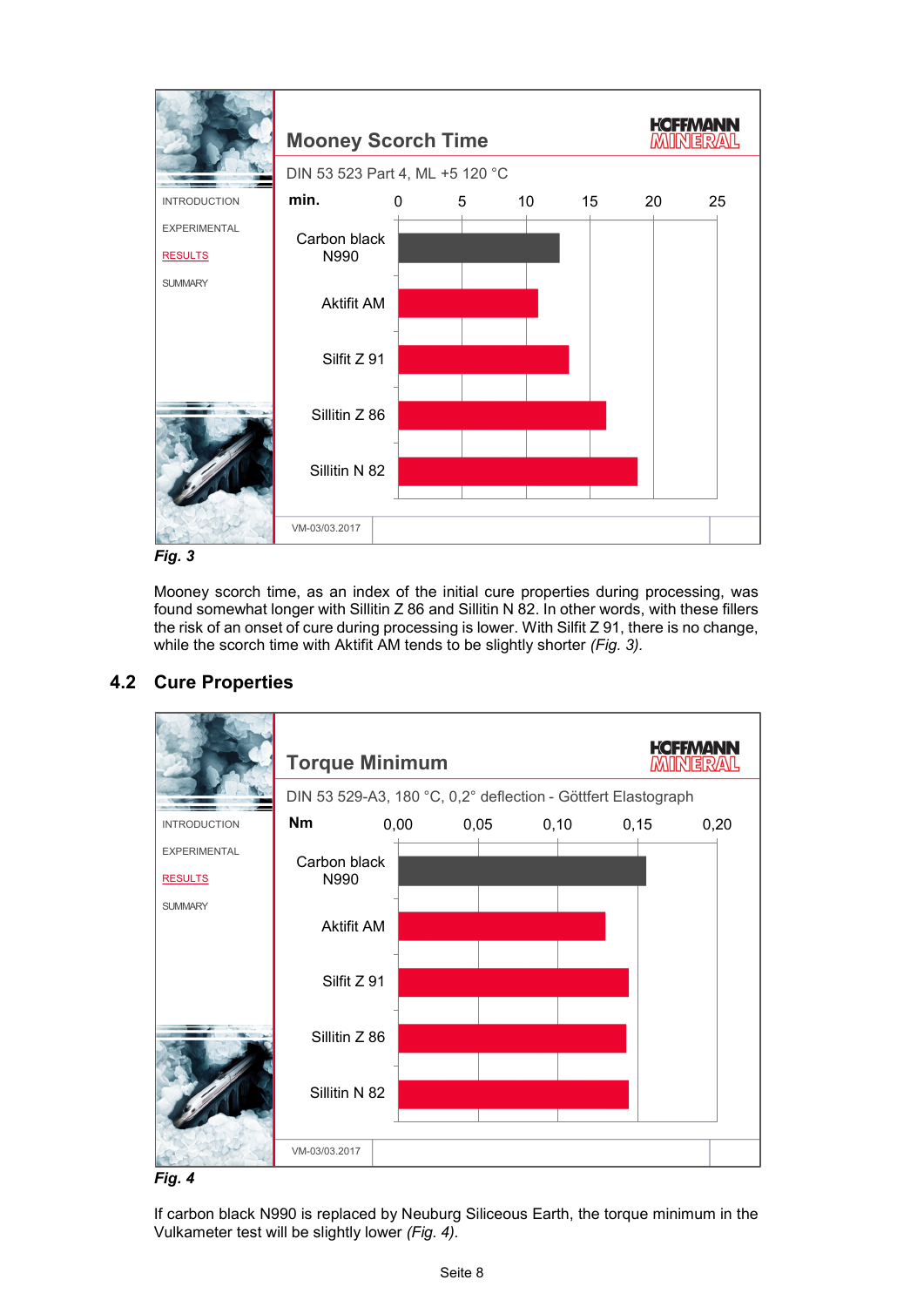



Likewise, the torque maximum comes out somewhat lower by this replacement *(Fig. 5).*



#### *Fig. 6*

The compound with Aktifit AM shows the same cure rate as the straight carbon black formulation. With Silfit and Sillitin grades, the peak of the cure rate is reduced *(Fig. 6).*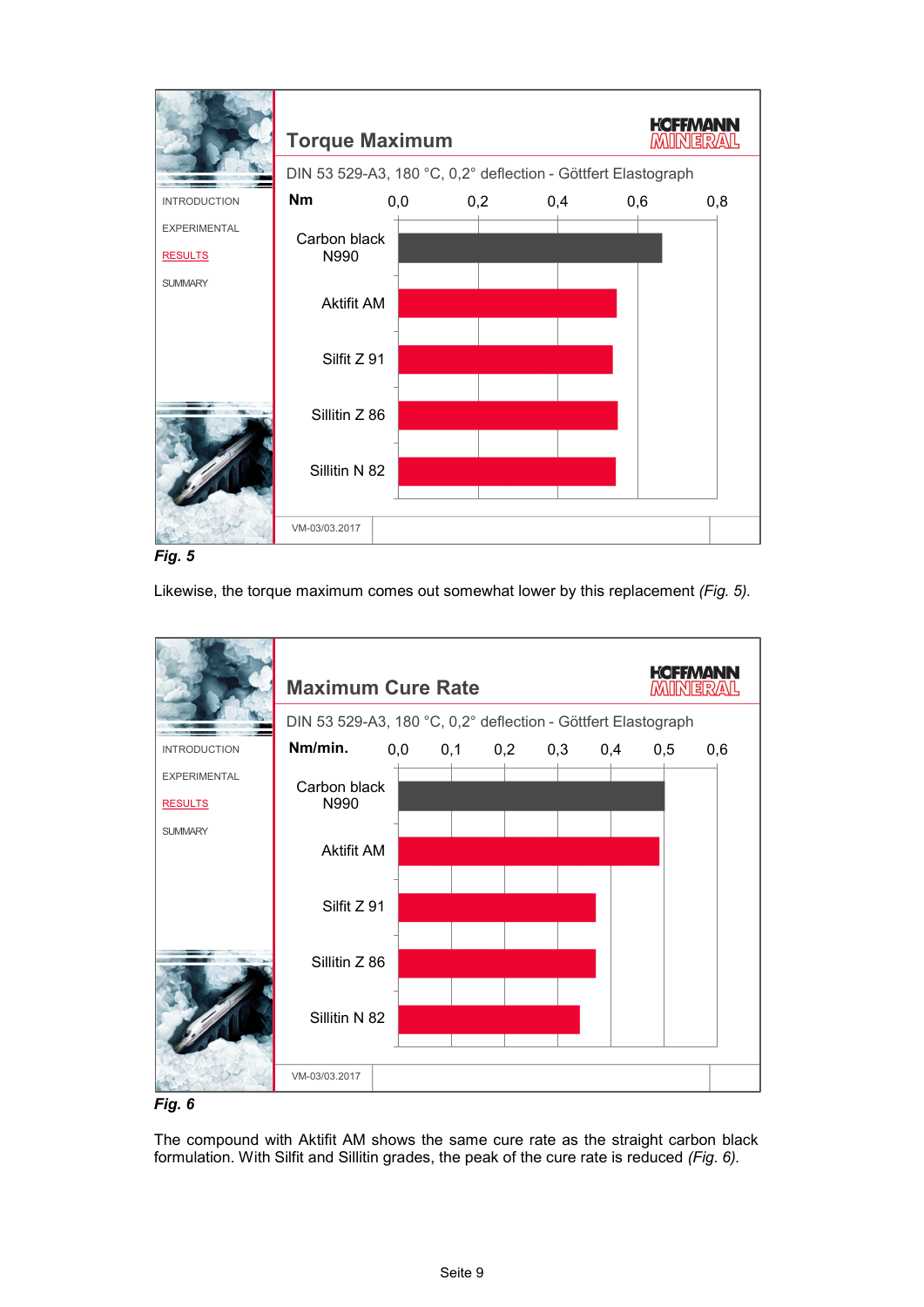

*Fig. 7*

Likewise, the time of the maximum cure rate with Aktifit AM is the same as in the straight carbon black compound, while Silfit and Sillitin grades take markedly longer *(Fig. 7).*





With Aktifit AM, also the conversion time  $t_5$  is at level with the carbon black N990 containing compound. The other siliceous earth grades show somewhat longer t<sub>5</sub> times (Fig. 8).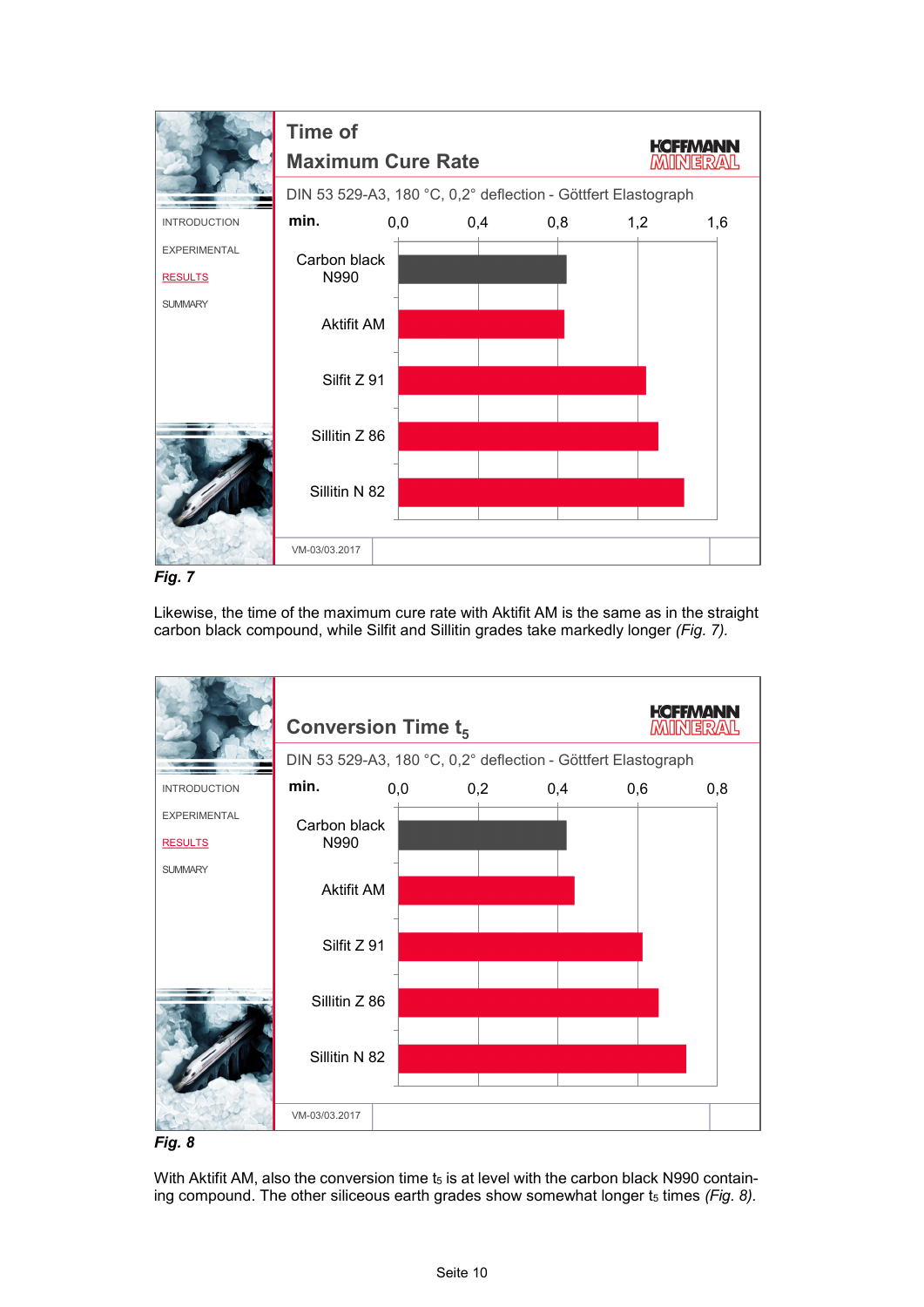

*Fig. 9*

The conversion time  $t_{90}$ , an index for the required time to full cure, comes out slightly shorter with the calcined siliceous earth grades, which should allow a shortening of the cycle times. By contrast, the standard grades Sillitin Z 86 and Sillitin N 82 take marginally more time compared with the straight carbon black compound *(Fig. 9).*



# **4.3 Mechanical Properties**

*Fig. 10*

The different formulations were all adjusted to a hardness of close to 60 Shore A (Fig*. 10).*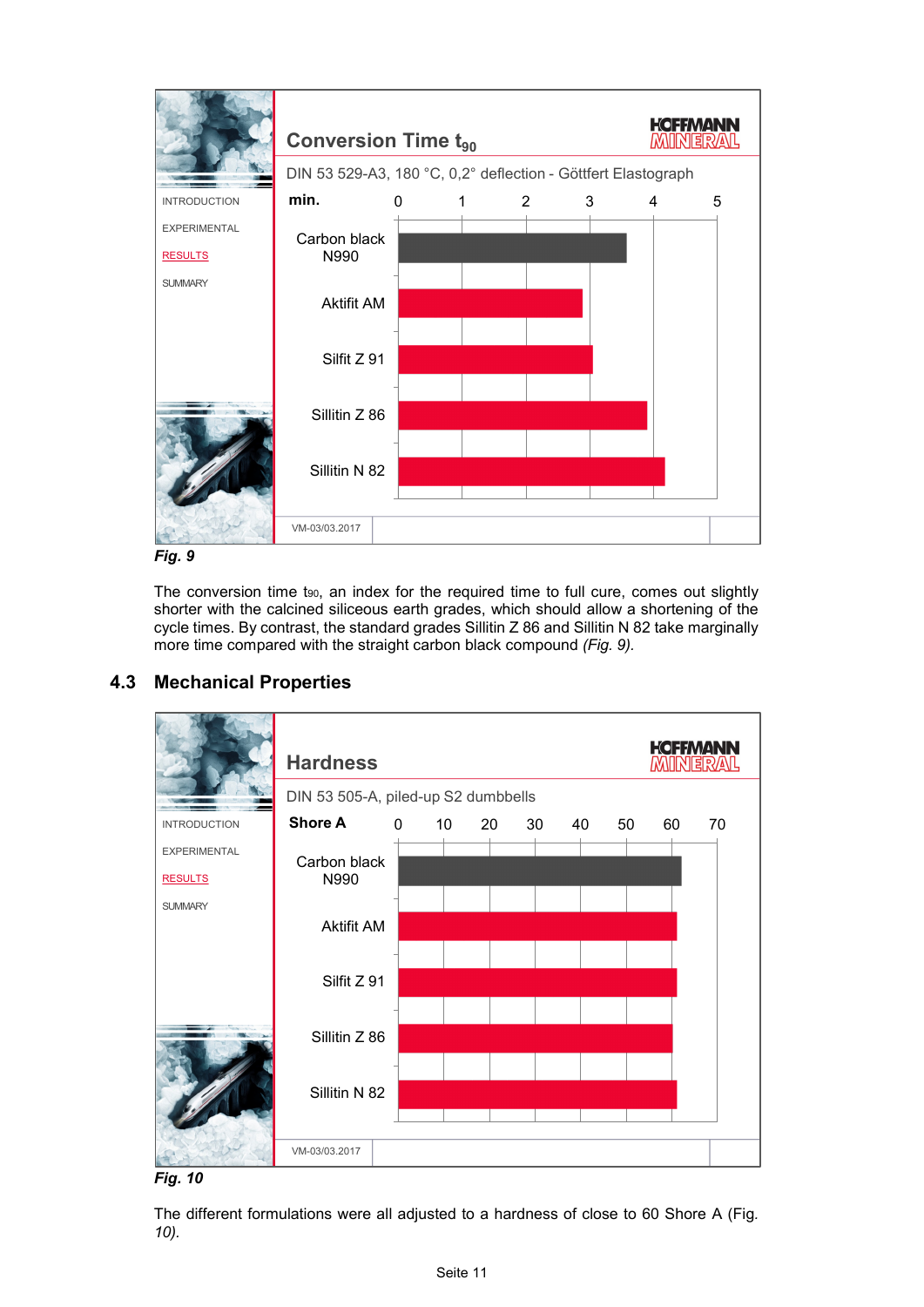

*Fig. 11*

Tensile strength does practically not change by replacing carbon black N990 with the siliceous earth grades *(Fig. 11).*





The same is true for the elongation at break, with the exception of Aktifit AM which, as a result of the surface treatment, gives rise to a somewhat lower result, while the other grades do not show any significant differences versus the control compound with only carbon black *(Fig. 12).*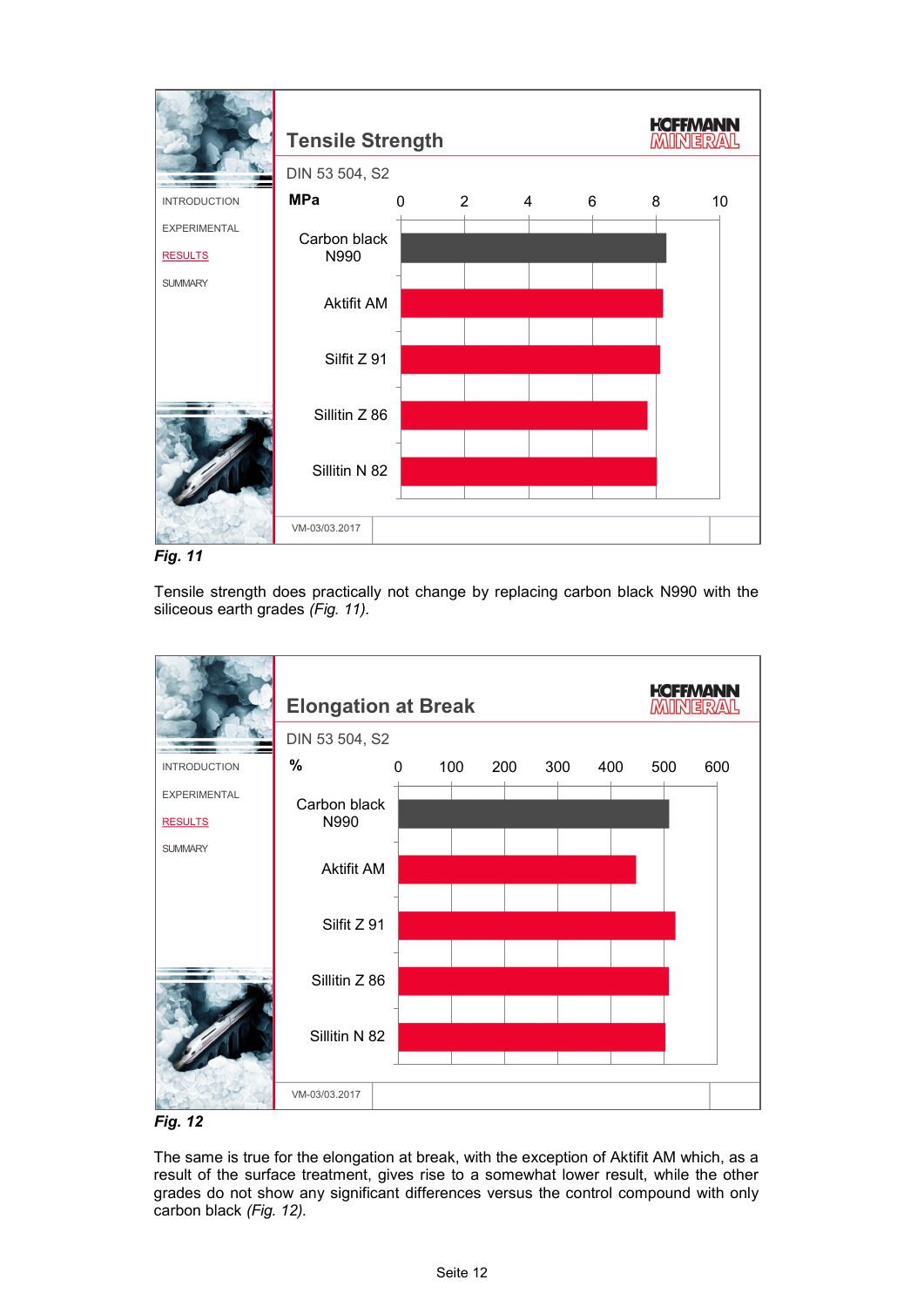

*Fig. 13*

Similarly, the tensile modulus with Aktifit AM comes out somewhat higher than with carbon black N990. The untreated siliceous earth grades result in slightly lower modulus levels *(Fig. 13).*





The tear resistance of the trouser sample is higher with Aktifit AM than with carbon black N990 too. The untreated siliceous earth grades results in slightly lower tear resistance *(Fig. 14).*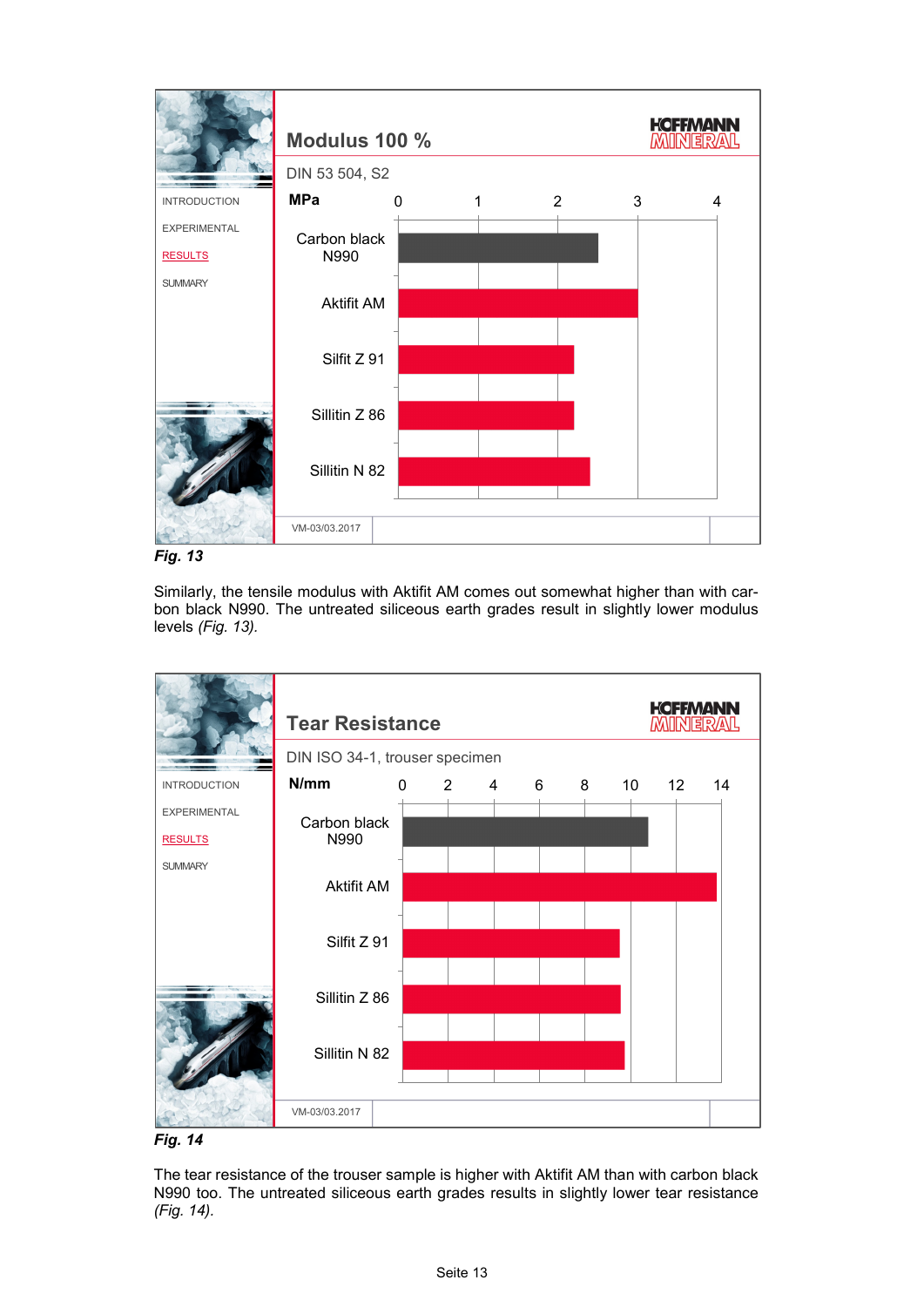

*Fig. 15*

With Sillitin Z 86 the result is slightly better. The other siliceous earth grades tend to have a slightly lower tear resistance using the Graves method *(Fig. 15).*

Depending on the method used the results are slightly different, however the level can be rated as similar.





Compression set only plays a minor role in the specifications for air intake hoses. As a result, the slight increase in tests at 120 °C looks acceptable, with Aktifit AM again coming up with the optimum result *(Fig. 16).*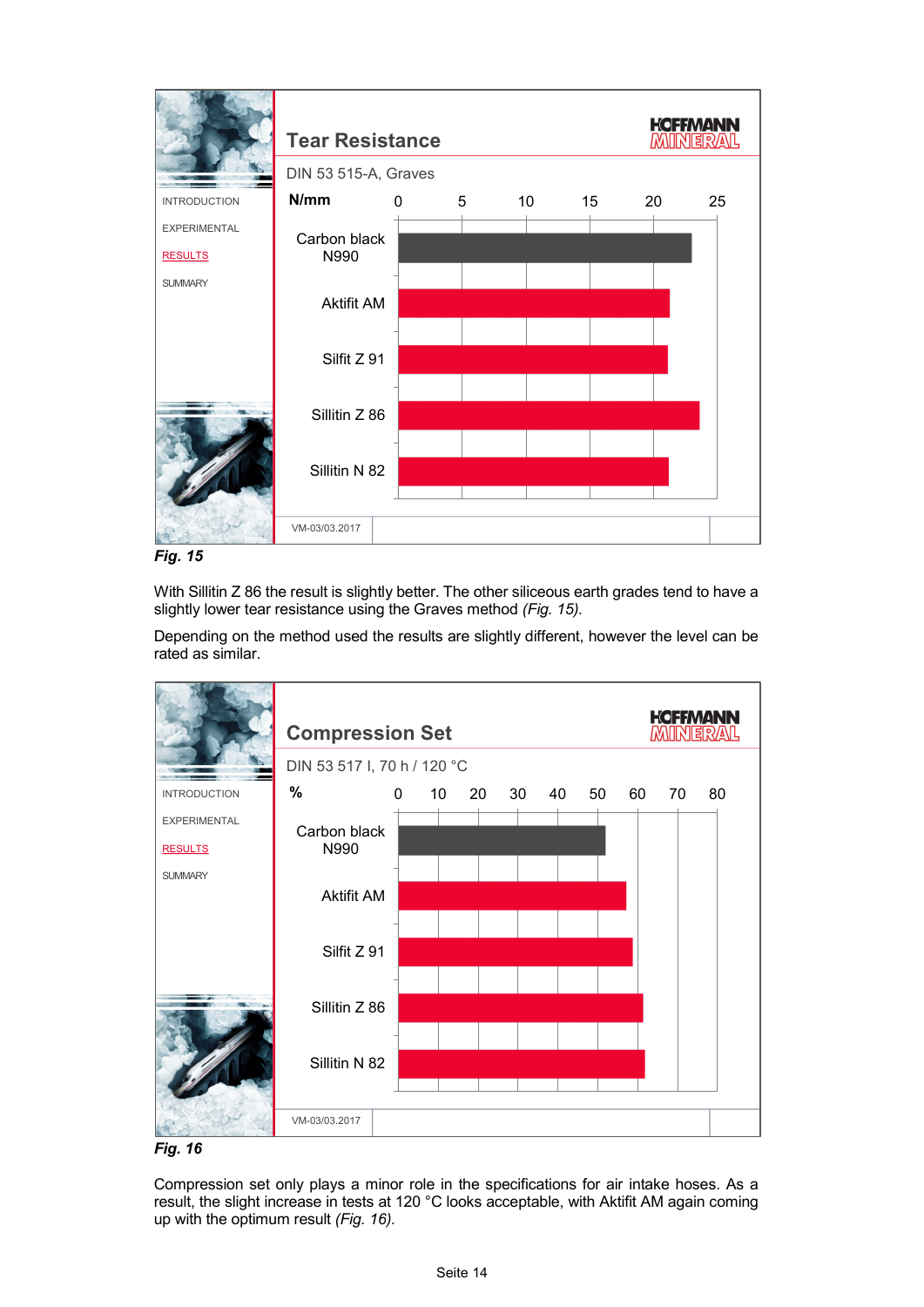

#### *Fig. 17*

By comparison, the compression set at 23 °C with Aktifit AM and Silfit Z 91 shows up even better than with carbon black N990. With Sillitin grades, the results hardly differ from the straight carbon black compound *(Fig. 17).*



# **4.4 Immersion in Oil IRM 903**

# *Fig. 18*

Further tests evaluated the resistance against the aggressive standard oil IRM 903, i.e. under demanding conditions for an EPDM compound. Hardness decreased for all compounds to an equal extent, only Sillitin N 82 showes a somewhat bigger change *(Fig. 18).*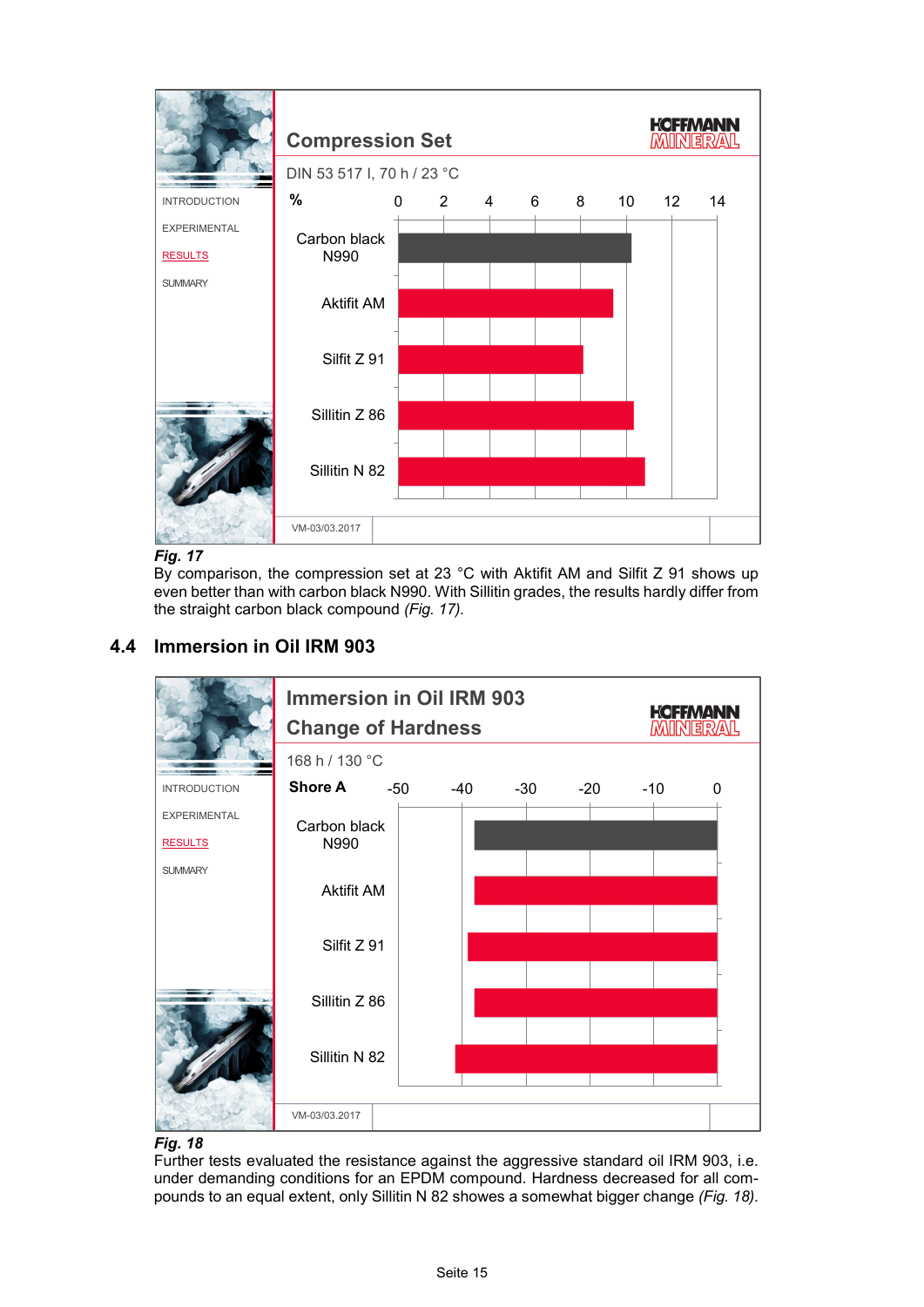

*Fig. 19*

The change of tensile strength is lowest with Silfit Z 91, even lower compared with straight carbon black. By contrast, the changes with Sillitin come out slightly higher *(Fig. 19).*



*Fig. 20*

Elongation at break changes with Aktifit AM and Silfit Z 91 slightly less than with the MT black, while the Sillitins reach the level of the control compound *(Fig. 20).*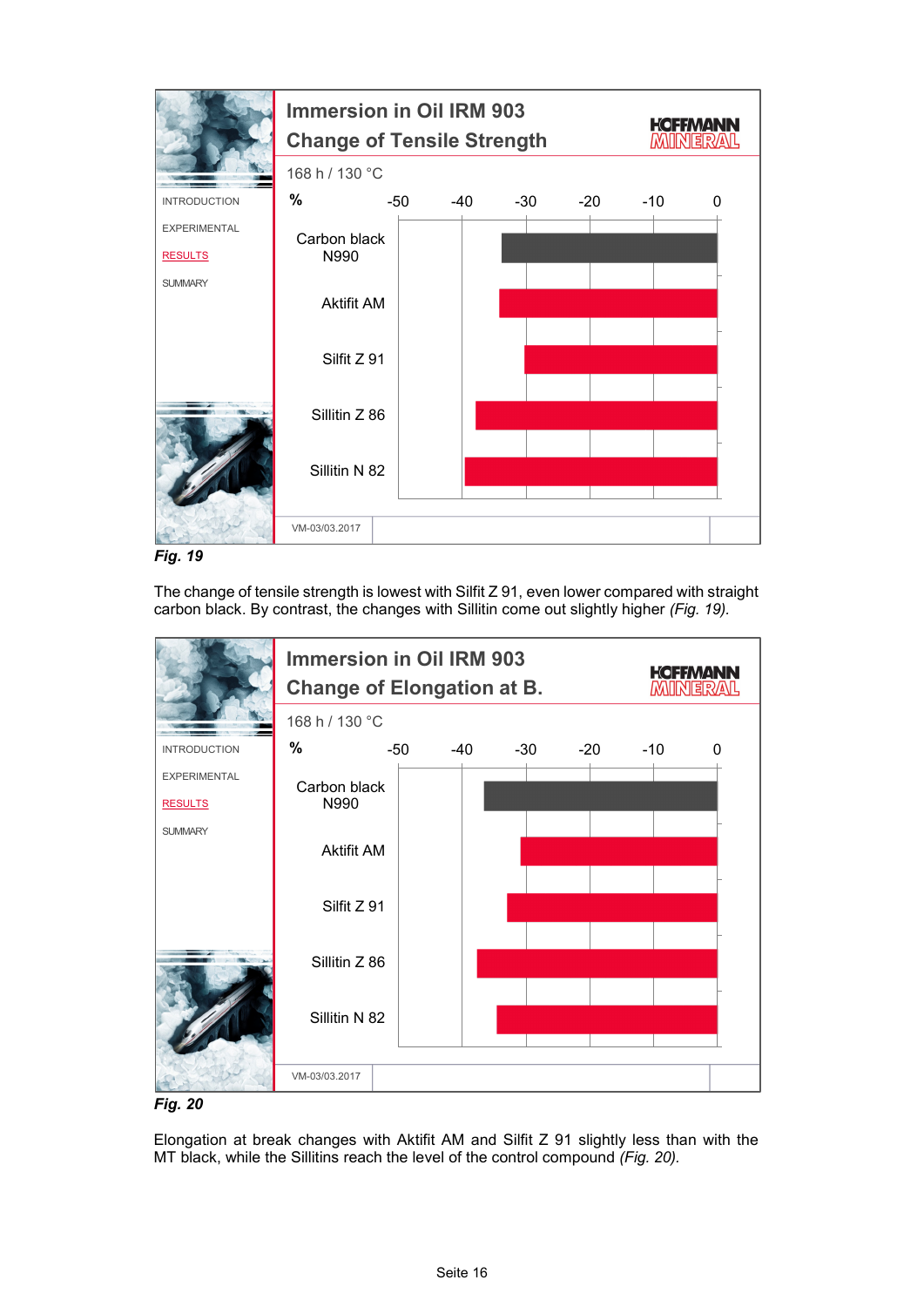

*Fig. 21*

Volume changes (swelling) with the siliceous earth grades are only marginally higher than with carbon black N990, without showing significant differences between the individual grades *(Fig. 21).*



# **4.5 Hot Air Aging**



The hardness change during hot air aging is slightly more pronounced with the siliceous earth grades compared with the straight carbon black compound *(Fig. 22).*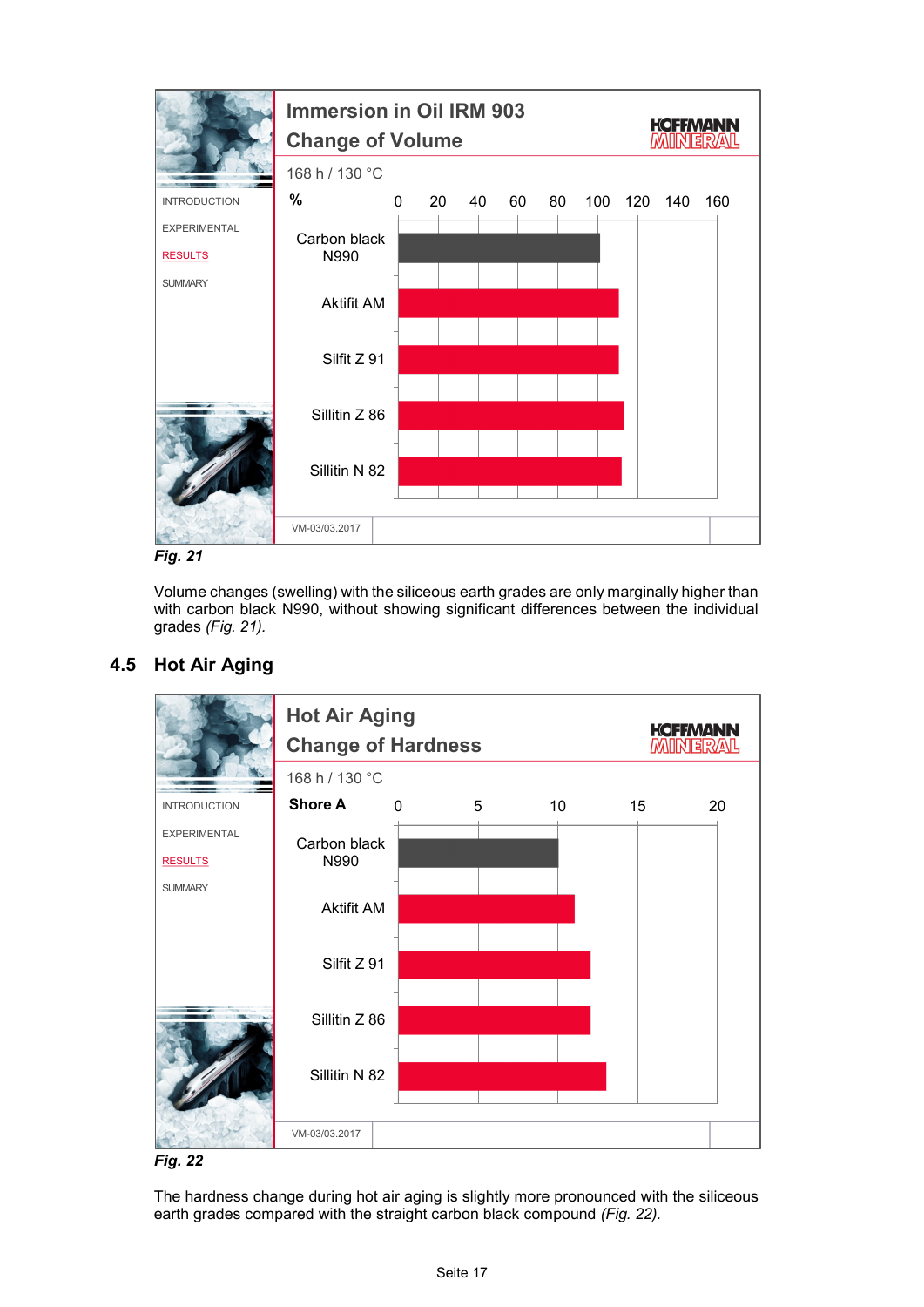

*Fig. 23*

The compound with Aktifit AM shows a higher change of the tensile strength compared with the straight carbon black control compound, while the results with Silfit Z 91 and Sillitin Z 86 come out somewhat lower, and Sillitin N 82 remains at the level of the control compound *(Fig. 23).*





Aktifit AM and carbon black N990 give rise to an equal change of elongation at break, but Silfit Z 91, Sillitin Z 86 and Sillitin N 82 come out somewhat lower *(Fig. 24).*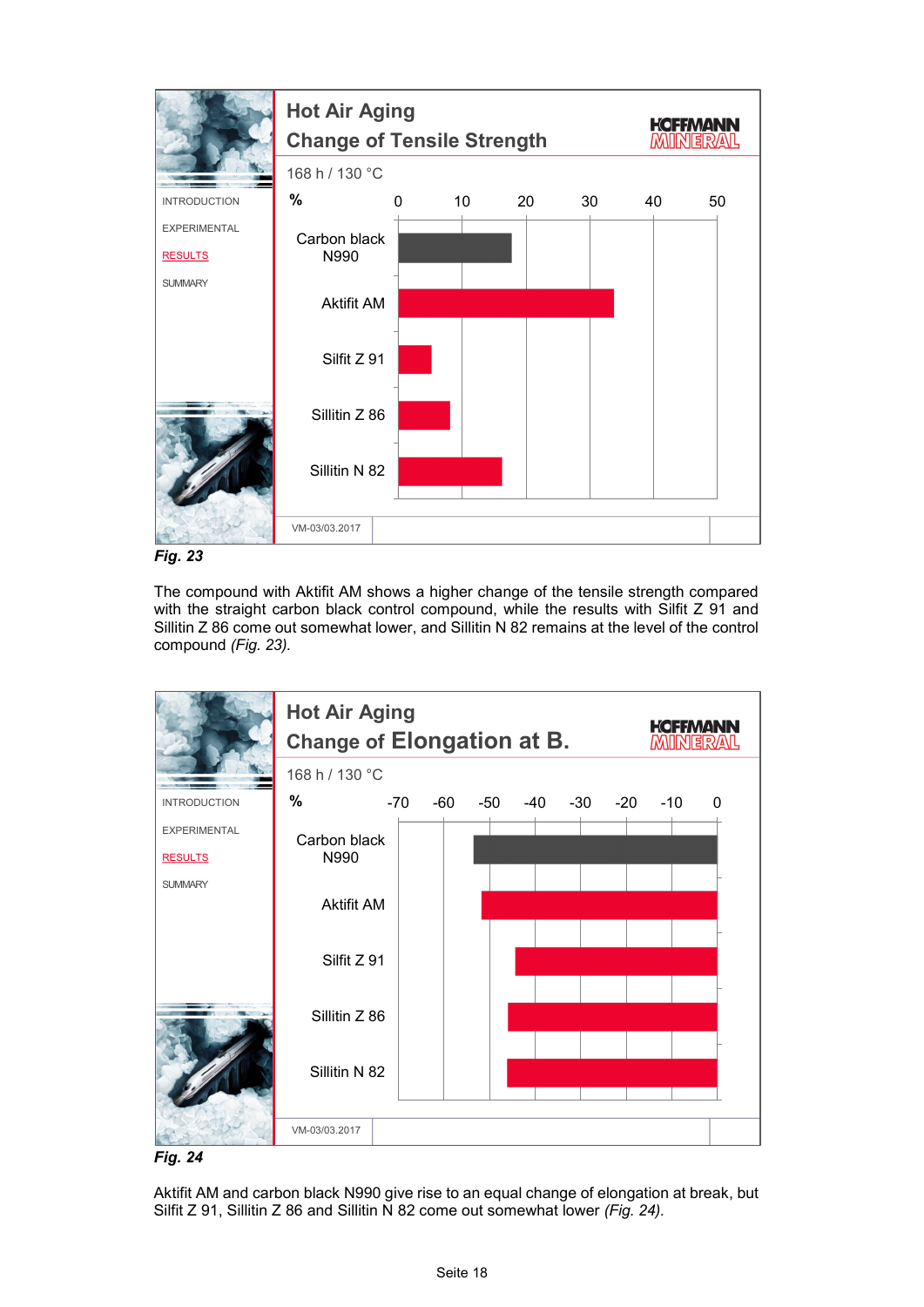## **4.6 Cost Aspects**



*Fig. 25*

With the use of siliceous earth products, a marked reduction of the compound raw material costs can be realized. This is all the more of interest, as the compound cost as indicated already has taken into account the different densities compared to working with carbon black N990.

Therefore, it is possible, despite the relative higher price due to the surface treatment in comparison with the untreated grades, to arrive with Aktifit AM at a cost reduction of 5 %.

Silfit Z 91, and even more pronounced the two Sillitin grades, even allow a cost reduction of 9 % and more *(Fig. 25).*